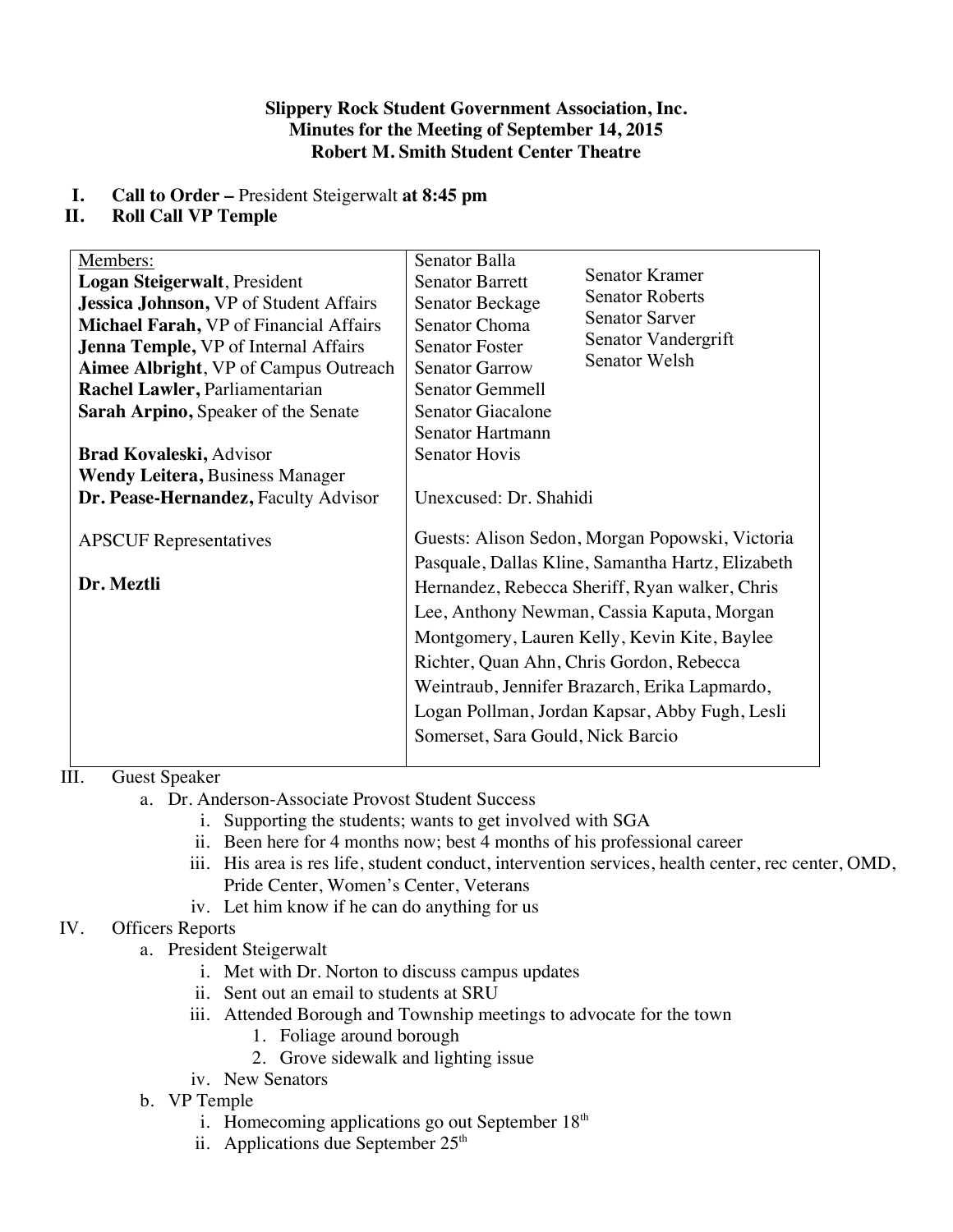- iii. Tabitha is getting information on pumpkin prices for fundraising sale
- c. VP Farah
	- i. Finance committee reviewed Club Soccer and Rock Catholic initiatives
	- ii. Reviewed PALS and SAGA as new clubs on campus
	- iii. Finalized conference grant poster
- d. VP Johnson
	- i. Student Life survey is about to go out to students
	- ii. Campus Crawl will be October  $20<sup>th</sup>$
	- iii. Presented Grove sidewalk issues to Township; were not very receptive
- e. VP Albright
	- i. Sam will be taking over the SGA website;  $\sinh 1016\omega$  sru.edu for suggestions
	- ii. Club and organizations spotlight taken over by Cassia  $cek1013@sru.edu$
	- iii. Harvest Fest will be in early to mid-November
	- iv. Surprise! Rock Trivia Monday, Brad wins but gives prize to Claudia
- f. Parliamentarian Lawler
	- i. Advocacy Project ideas
- g. Speaker Arpino
	- i. First informal meeting went really well
	- ii. Nominating SGA representatives at next Informal for Homecoming Court
	- iii. Freshman Senator Speed Networking
- **V. Old Business** none
- **VI. New Business**

**Motion** #1**-** That SRSGA approves the minutes of 8/31/2015.

### **Vandergrift/Beckage**

President Steigerwalt motions to friendly amend the minutes to include Dr. Meztli under the Excused Absence.

Vandergrift and Beckage approve.

### **Motion Passes**

**Motion** #2- That SRSGA opens the floor for the Commuter Senator position election.

# **Garrow/Sarver**

### **Motion Passes**

Jordan Kapsar- Agrees with the Grove Sidewalk Initiative and wants to get more commuter involvement at meetings. He proposes theme nights for inclusion of students who feel homesick. Bring outside thoughts of commuters back to SGA.

Abigail Fugh- An advocate for on and off campus safety. Attended Internal Committee and ordered Homecoming supplies. As a commuter, they make up a good portion of the students and she wants to advocate for them.

Morgan Popowski- Planning weekend events so students do not feel obligated to go home. Have a mentor program for students. Attended Campus Outreach and Student Life and is helping with conference room decoration. She wants to be an advocate for students.

**Motion #**3 **–** That SRSGA elects Jordan Kapsar, Abigail Fugh, and Morgan Popowski as Commuter Senators. **Sarver/Welsh Motion Passes**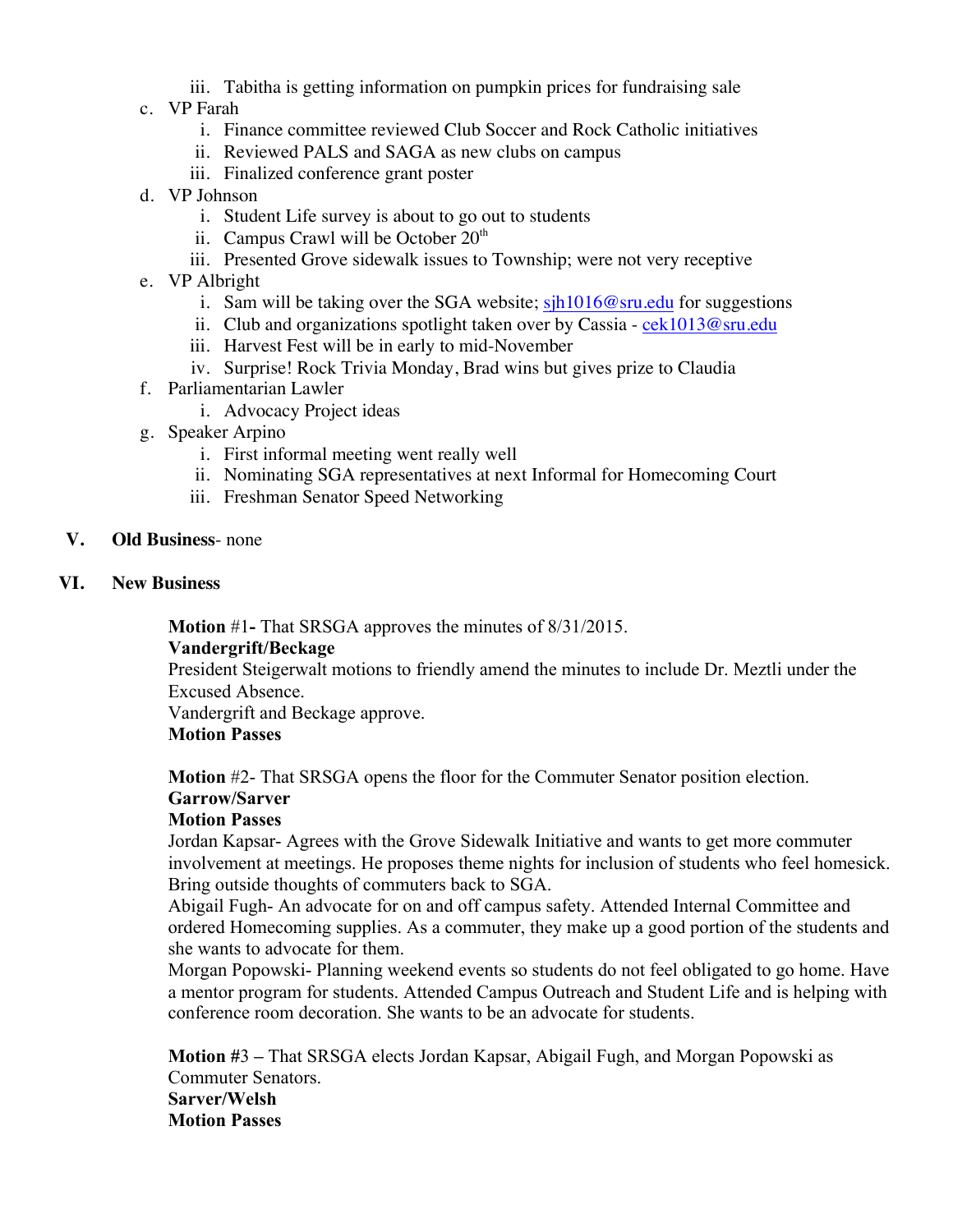# **Motion** #4 - That SRSGA opens the floor for the Graduate Senator position election. **Choma/Giacalone**

# **Motion Passes**

Will Dzuriscko- Wants to ensure SGA is represented across campus because the size is larger than where he came from. He's very interested in traditions on campus and on campus entertainment venue to keep more students on campus. Attended Finance Committee and is pursuing a leadership conference on campus.

**Motion #**5 **–** That SRSGA elects William Dzuriscko as Graduate Senator. **Garrow/Farah Motion Passes**-Roberts abstains

**Motion** #6- That SRSGA opens the floor for the Building B Senator position election. **Giacalone/Kramer**

### **Motion Passes**

Allison Sedon- An advocate for involvement on campus. Promote socials with House Council to help students feel included. Attended Student Life and helped with the survey. She's involved, motivated, and creative and would still be involved if not elected.

Cassia Kaputa-An advocate for volunteering and community service. Tends to go home herself but wants to stay on weekends. Also wants to promote socials and an inclusive community. Attended Campus Outreach and helped with Harvest Fest and took over Campus Spotlight. She's driven, open-minded, and kind-hearted and would still be involved if not elected.

President Steigerwalt asks for roll call vote:

| VP Temple- Cassia       | Senator Garrow- Allison     |
|-------------------------|-----------------------------|
| VP Albright- Cassia     | Senator Gemmell- Allison    |
| VP Farah- Cassia        | Senator Giacalone- Allison  |
| VP Johnson-Allison      | Senator Hartmann- Cassia    |
| Speaker Arpino-Allison  | Senator Hovis-Allison       |
| Senator Balla- Cassia   | Senator Kramer- Cassia      |
| Senator Barrett-Cassia  | Senator Roberts-Allison     |
| Senator Beckage-Allison | Senator Sarver - Allison    |
| Senator Choma- Cassia   | Senator Vandergrift-Allison |
| Senator Foster-Allison  | Senator Welsh-Allison       |

**Motion #**7 – That SRSGA elects Allison Sedon as Building B Senator. **Vandergrift/Choma Motion Passes**

**Motion #**8- That SRSGA opens the floor for the Building E Senator position election. **Giacalone/Vandergrift Motion Passes** No one is present who has applied for the position of Building E Senator **Motion Rescinded**

**Motion** #9- That SRSGA opens the floor for the Watson Hall Senator position election. **Kramer/Giacalone Motion Passes**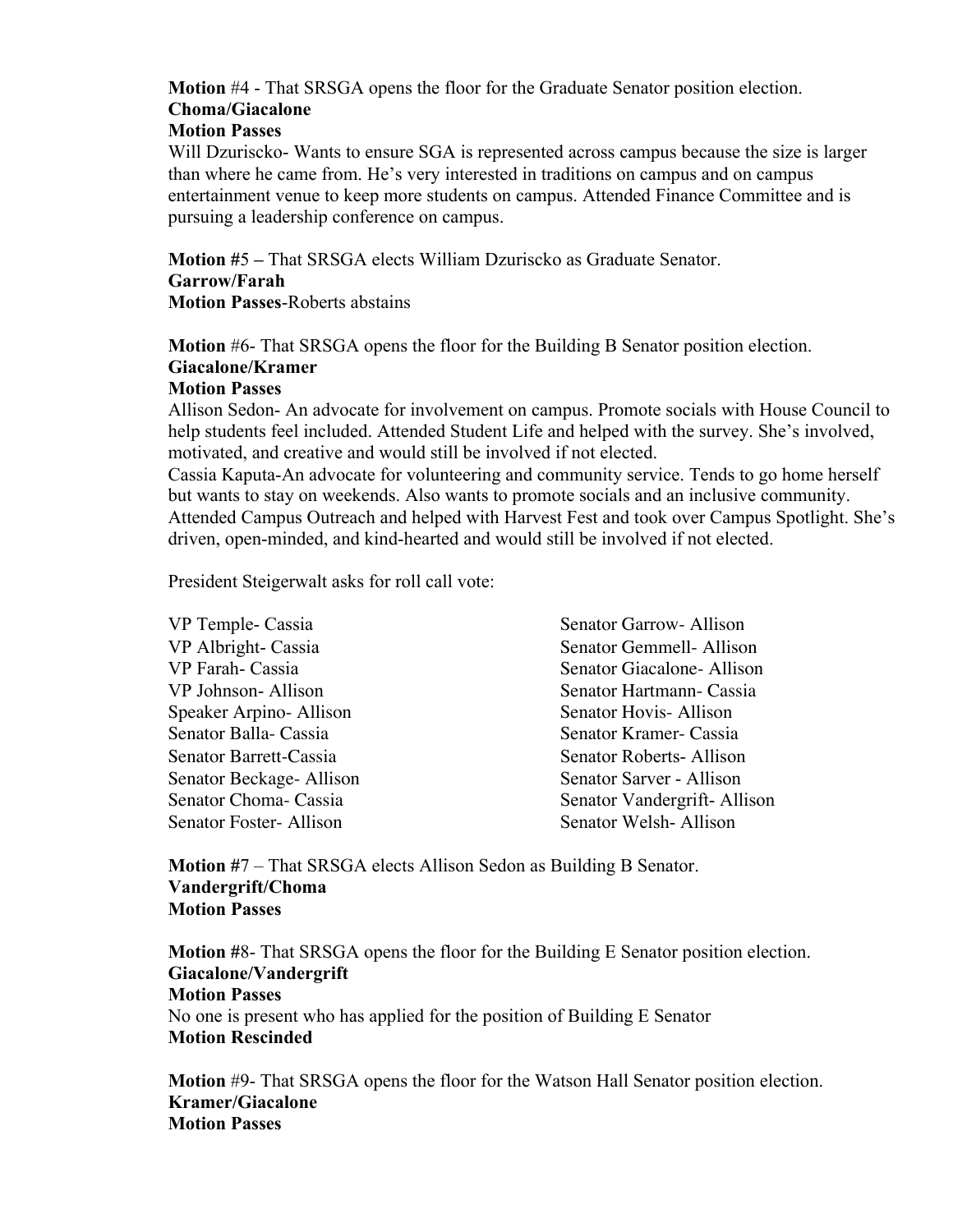Dallas Kline- Wants SGA to be represented more on campus and help everyone get involved and find their passions. Attended Internal Affairs and Student Life. He has volunteered with dodge ball. He is a leader, motivated, and positive.

Victoria Pasquale- Get the buildings more involved in more social events and doing more activities on the weekends. Send out a survey to students in the Hall and get more students to come to committee meetings. Attended Internal Affairs and Student Life. She has helped with office tasks and College Colors Day. She is reliable, outgoing, and dedicated.

President Steigerwalt asks for roll call vote:

| VP Temple- Victoria           | Senator Garrow- Victoria     |
|-------------------------------|------------------------------|
| VP Albright-Dallas            | Senator Gemmell- Victoria    |
| VP Farah-Dallas               | Senator Giacalone-Dallas     |
| VP Johnson-Victoria           | Senator Hartmann Victoria    |
| Senator Arpino-Victoria       | <b>Senator Hovis- Dallas</b> |
| Senator Balla-Dallas          | Senator Kramer- Victoria     |
| <b>Senator Barrett-Dallas</b> | Senator Roberts-abstain      |
| Senator Beckage-Victoria      | Senator Sarver - Victoria    |
| Senator Choma-Victoria        | Senator Vandergrift-Victoria |
| Senator Foster-Victoria       | Senator Welsh-Victoria       |

**Motion #**10 **–** That SRSGA elects Victoria Pasquale for the Watson Hall Senator position. **Kramer/Giacalone Motion Passes**

**Motion** #11- That SRSGA swears in all elected individuals for their respective positions. **Giacalone/Choma Motion Passes**

**Motion #**12- VP Farah moves that the SRSGA approves the New Initiative for the Soccer Club of \$1466.00 for travel reimbursement. **Farah/Kramer**

President Steigerwalt asks for roll call vote:

VP Temple- yes Senator Hovis- yes VP Albright- yes Senator Kramer- no VP Farah- yes Senator Roberts- no VP Johnson- no Senator Sarver - yes Senator Balla- no Senator Welsh- yes Senator Choma- no Senator Kapsar- abstain Senator Foster- no Senator Fugh- abstain Senator Garrow- abstain Senator Sedon- abstain Senator Hartmann- no Senator Dzuricsko - yes

Senator Arpino- yes Senator Vandergrift- abstain Senator Barrett- yes Senator Gemmell – abstain Senator Beckage- yes Senator Popowski- abstain Senator Giacalone- no Senator Pasquale – abstain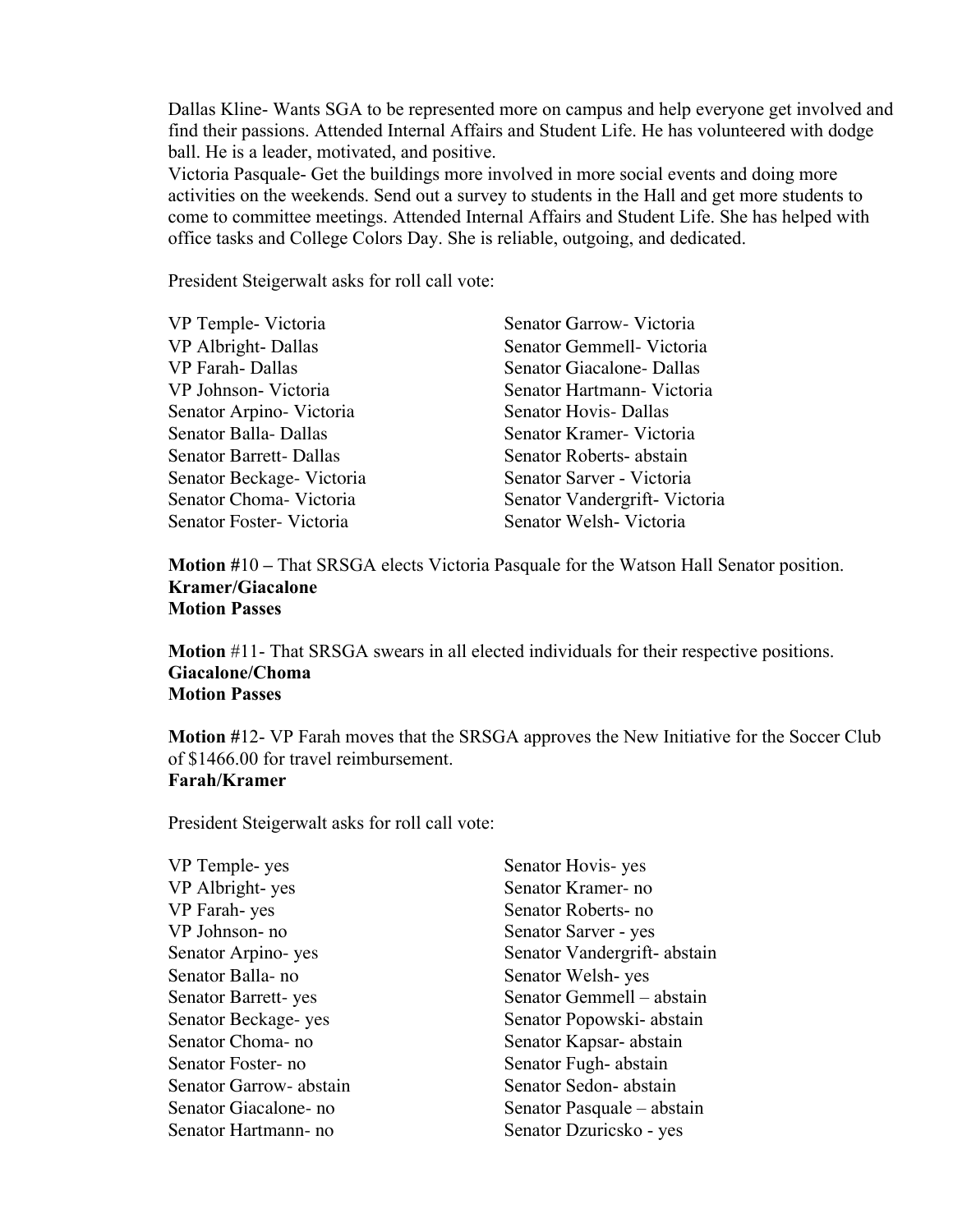### **Motion Fails**

**Motion #**13 **–** Senator Welsh moves that SRSGA approves the New Initiative for Rock Catholic of \$200.00 for performers for their Festival of Praise. **Welsh/Roberts**

**Motion Passes**-Popowski, Kapsar, Fugh, Pasquale, Sedon, and Dzuriscko abstain

**Motion #**14 **–** Senator Sarver moves that SRSGA approves the New Club/Organization application for the Pre-Vet and Animal Lover's Society (PALS). **Sarver/Kramer Motion Passes**

**Motion #**15 **–** Senator Beckage moves that SRSGA approves the New Club/Organization application for Student Affairs Graduate Association (SAGA). **Beckage/Barrett Motion Passes**-Dzuriscko and Roberts abstain

### **VII. Open Forum**

- a. ARHS events are on the weekends
- b. AZD is hosting a car wash
- c. Volunteer for Special Olympics
- d. Thank the people who did not get elected, please stay involved
- e. September 20<sup>th</sup> volleyball tournament
- f. Spread the SRU Traditions
- g. Lip Sync battle during Common Hour
- h. Blood drive is tomorrow
- i. Dance department concert next Thursday at 7pm & 9pm in West Gym
- **j.** Tri Beta Highway Clean Up on Thursday; vep1001@sru.edu

### **IX. Advisor's Comments**

### **a. Brad Kovaleski**

- a. Excited that Senate is filling out
- b. Eagles missed a field goal
- **b. Wendy Leitera**
	- a. Excited for this semester
	- b. Keep up the good work

### **c. Dr. Pease-Hernandez**

- a. Challenge update
- b. Reaching out to International Student and speaking in class
- c. Support other activities and each other

### **d. Dr. Meztli**

- a. Postcard campaign
- b. Going to two local representatives
- c. Township refuses to have a police force
- **e. Dr. Shahidi-** absent

### **X. Adjournment**

**Motion #16-** President Steigerwalt moves that SRSGA adjourns the meeting at 10:18 pm. **Roberts/Giacalone**